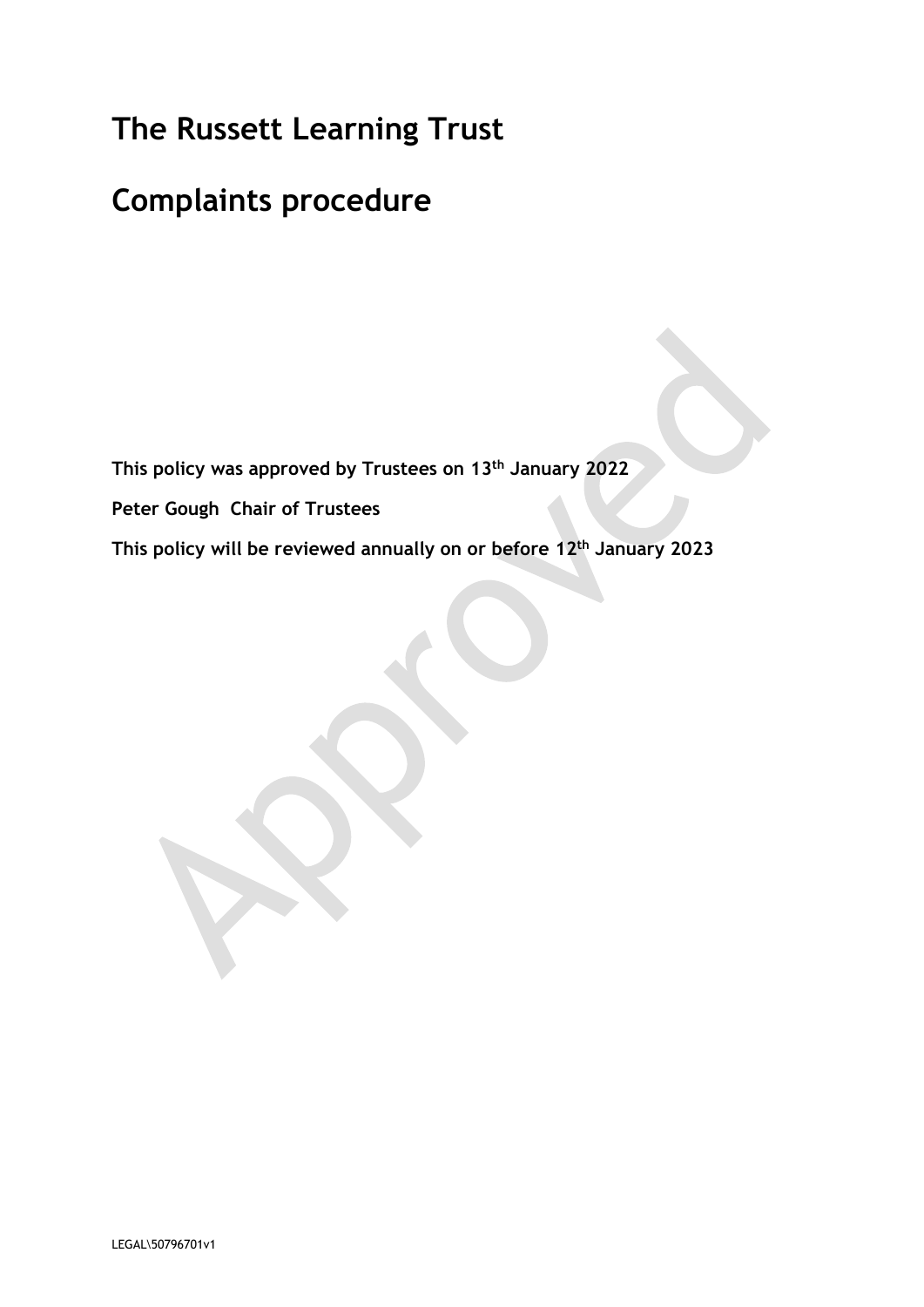# **1 Aims and application**

- 1.1 The aims of the procedure are to deal with complaints and concerns:
	- about an academy, the academy trust ("trust") or any individual connected with it by following the correct procedure;
	- thoroughly; and
	- in an open, honest and fair manner.
- 1.2 This procedure does not apply to concerns and complaints relating to the matters listed in Annex 1.
- 1.3 Anonymous concerns or complaints will not be investigated under this procedure.
- 1.4 All staff will be made aware of this complaints procedure and are expected to review this policy regularly in order that they are familiar with our process of dealing with complaints and can be of assistance when an issue is brought to their attention.
- 1.5 In this procedure:
	- 'complaint' means an expression of dissatisfaction however made, about actions taken or a lack of action.
	- 'concern' means an expression of worry or doubt over an issue considered to be important for which reassurances are sought.
	- 'meeting' means an in person or virtual meeting (i.e. telephone or video conference where all parties can participate verbally), virtual meetings will only be held in the event that all parties have access to appropriate equipment to attend and are happy to do so. If the parties are unable to meet virtually and the meeting must take place in person, the meeting may be postponed until it is deemed safe to hold an in person meeting, at the discretion of the trust.
	- 'parent' means a parent, carer or anyone with legal responsibility for a child;
	- 'school days' excludes weekends and academy holidays and periods of partial or total academy closure;
	- 'trust' means the academy trust
- 1.6 The timeframes referred to in this policy are our usual timeframes and the academy will seek to adhere to these timeframes where possible.
- 1.7 Reasonable adjustments will be made to this procedure where required to ensure that all complainants can access and complete this complaints procedure.

### **2 Key principles**

- 2.1 The trust expects all complainants to make reasonable attempts to seek an informal resolution.
- 2.2 To investigate your complaint properly and fairly, we have implemented a staged approach. We anticipate that almost all complaints that arise will be resolved at Stage 1 or Stage 2 below.
- 2.3 We expect our members of staff to be addressed in a respectful manner and for communication to remain calm at all times. The procedure under Part 3 will only be used on very rare occasions to deal with unreasonably persistent complainants or unreasonable complainant behaviour.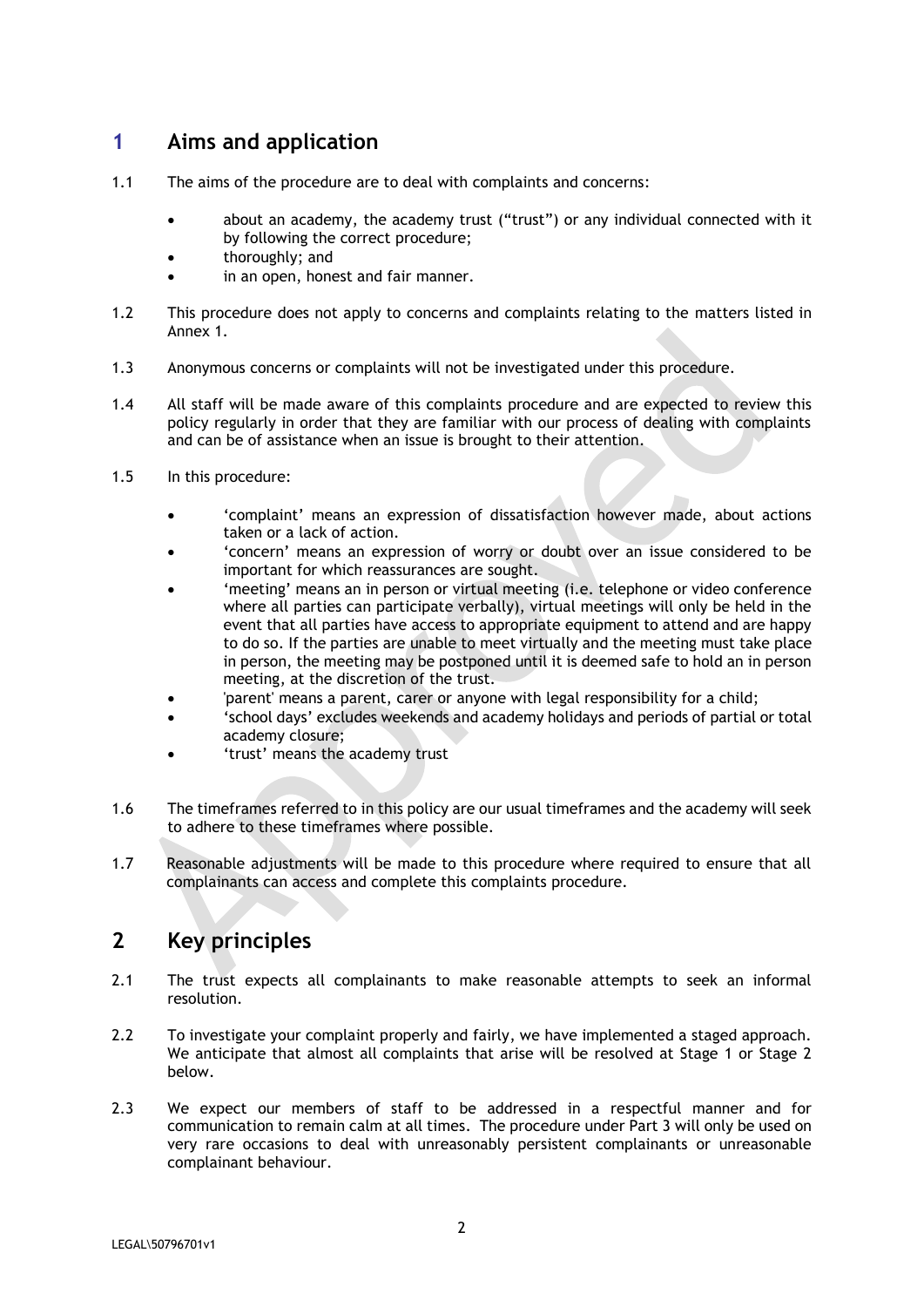- 2.4 Concerns or complaints should be brought to our attention as soon as possible. Any matter raised more than 12 months after the incident being complained of (or, where a series of associated incidents have occurred, within 12 months of the last of these incidents) will not be considered unless the Executive Headteacher / chair of the Local Governing Committee (LGC) accepts that there are good reasons to explain the delay or the complaint is about a particularly serious matter.
- 2.5 Where a complaint is received outside of term time, we will consider it to have been received on the first school day following the holiday period
- 2.6 On rare occasions an academy may receive complaints from a number of parents relating to the same issue. In order to deal with these complaints efficiently the academy will follow the procedure set out in Part 4.
- 2.7 If it becomes necessary to alter the time limits and deadlines set out within this procedure, you will be advised accordingly and given an explanation as to why this has been the case and provided with revised timescales. If other bodies are investigating aspects of the complaint, for example the police, local authority safeguarding teams or tribunals/courts, this may impact on our ability to adhere to the timescales within this procedure or result in the procedure being suspended until those public bodies have completed their investigations.
- 2.8 Complainants should not approach individual governors or trustees to raise concerns or complaints. They have no power to act on an individual basis and it may prevent them from considering complaints at later stages.

### **3 Records of complaints**

A record will be kept of all written formal complaints, including at what stage they were resolved and action taken by us as a result of those complaints regardless of whether they were upheld. Correspondence, statements and records relating to individual complaints will be kept confidential except where:

- access is requested by the Secretary of State;
- disclosure is required in the course of a school inspection;
- an individual has a legal right to access their own personal data contained within such documentation; or
- under other legal authority.

We will make the findings and recommendations of the panel available for inspection by the trust and the Principal.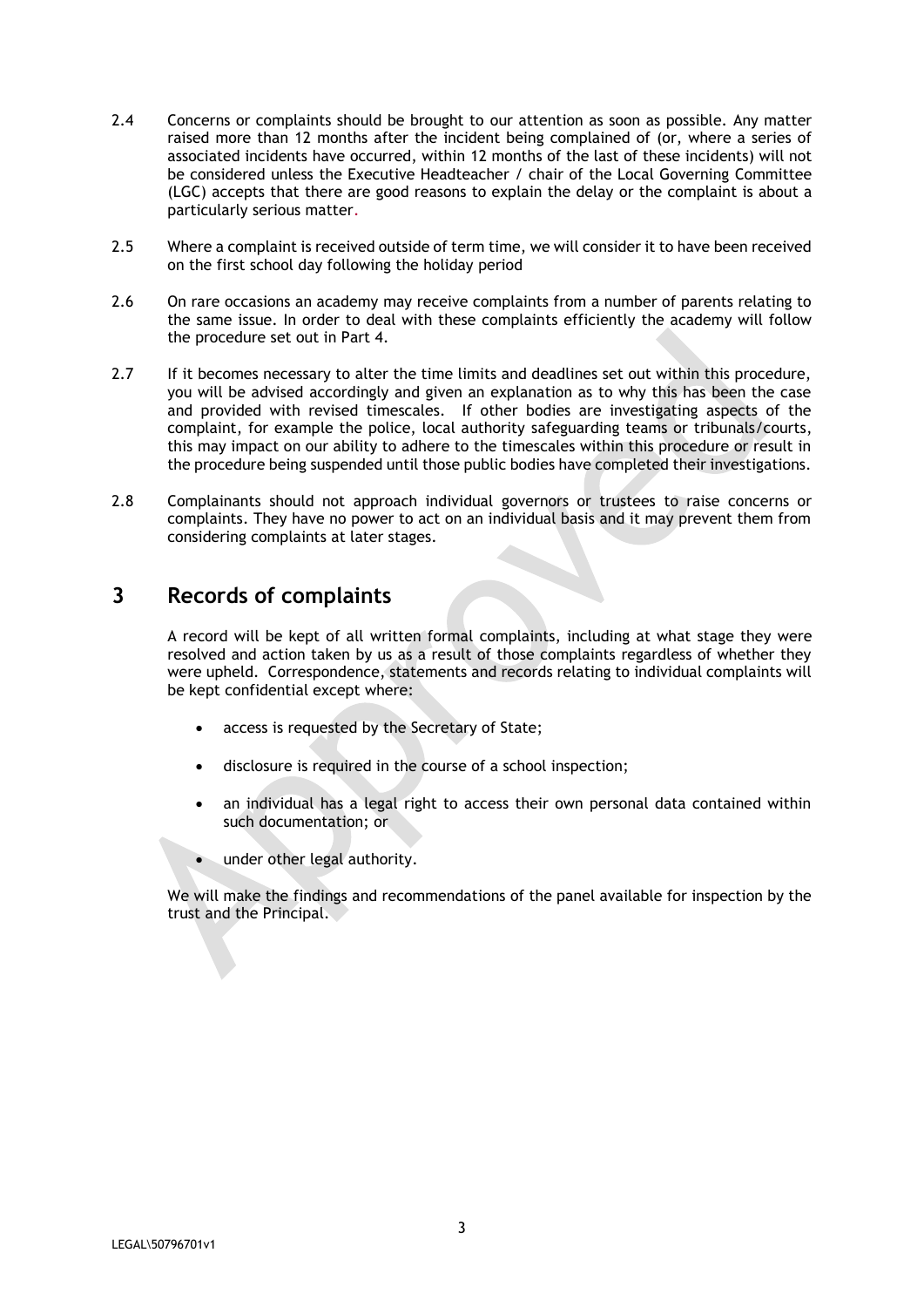# **Part 1: Complaints procedure for parents**

#### **Stage 1: Informal concerns**

- 1.1 Most enquiries and concerns can be dealt with satisfactorily by the class teacher, or other members of staff without the need to resort to the formal procedure. We value informal meetings and discussions and encourage parents to approach staff with any concerns they may have, and aim to resolve all issues with open dialogue and mutual understanding.
- 1.2 It is always helpful if you can fully explain the nature of the concern and identify the outcome you are looking for. Where appropriate, you may be invited to an informal meeting with the member of staff most appropriate for dealing with that concern. The member of staff dealing with the concern will make sure that you are clear on what action (if any) has been agreed. This may be put in writing if appropriate.
- 1.3 If the matter is brought to the attention of the Executive Headteacher s/he may decide to deal with your concerns directly at this stage. If the concerns are about the Executive Headteacher they should be referred directly to the Clerk of the local governing committee under Stage 2.
- 1.4 There is no suggested timescale for resolution at this stage given the importance of dialogue through informal discussion, although it would be expected that most issues will be resolved within 15 school days. Where no satisfactory solution has been found, you will be advised that if you wish your concerns to be considered further you should write to the Executive Headteacher under Stage 2 of this procedure within 15 school days.

# **Stage 2: Formal written complaints**

- 2.1 If your concerns are not resolved under Stage 1, you should put your complaint in writing and send this to the Executive Headteacher.
- 2.2 It is very important that you include a clear statement of the actions that you would like us to take to resolve your complaint. We strongly encourage you to use the Complaint Form provided at Annex 2 of this procedure. If you require help in completing the form, please contact the school office. You can also ask third party organisations like the Citizens Advice to help you. In all cases your written complaint must include:
	- the nature of the complaint;
	- details of how the matter has been dealt with so far;
	- the names of potential witnesses, dates and times of events and copies of all relevant documents; and
	- a clear statement of the actions that you would like us to take to resolve your complaint.
- 2.3 Your complaint will normally be acknowledged in writing within 5 school days of receipt. The acknowledgement will give a brief explanation of the academy's complaints procedure and a target date for providing a response to the complaint. This will normally be within 15 school days of receipt.
- 2.4 If appropriate, the Executive Headteacher (or someone appointed by them) may invite you to a meeting to clarify your complaints and to explore possible resolutions. If you accept that invitation, you may be accompanied by one other person, such as a friend, relative, advocate or interpreter, to assist you. Where possible, this meeting will take place within 10 school days of receipt of the written complaint.
- 2.5 If necessary, witnesses will be interviewed and statements taken from those involved. If the complaint centres on a pupil the pupil should also be interviewed. Pupils should normally be interviewed with their parent present, but if this would seriously delay the investigation of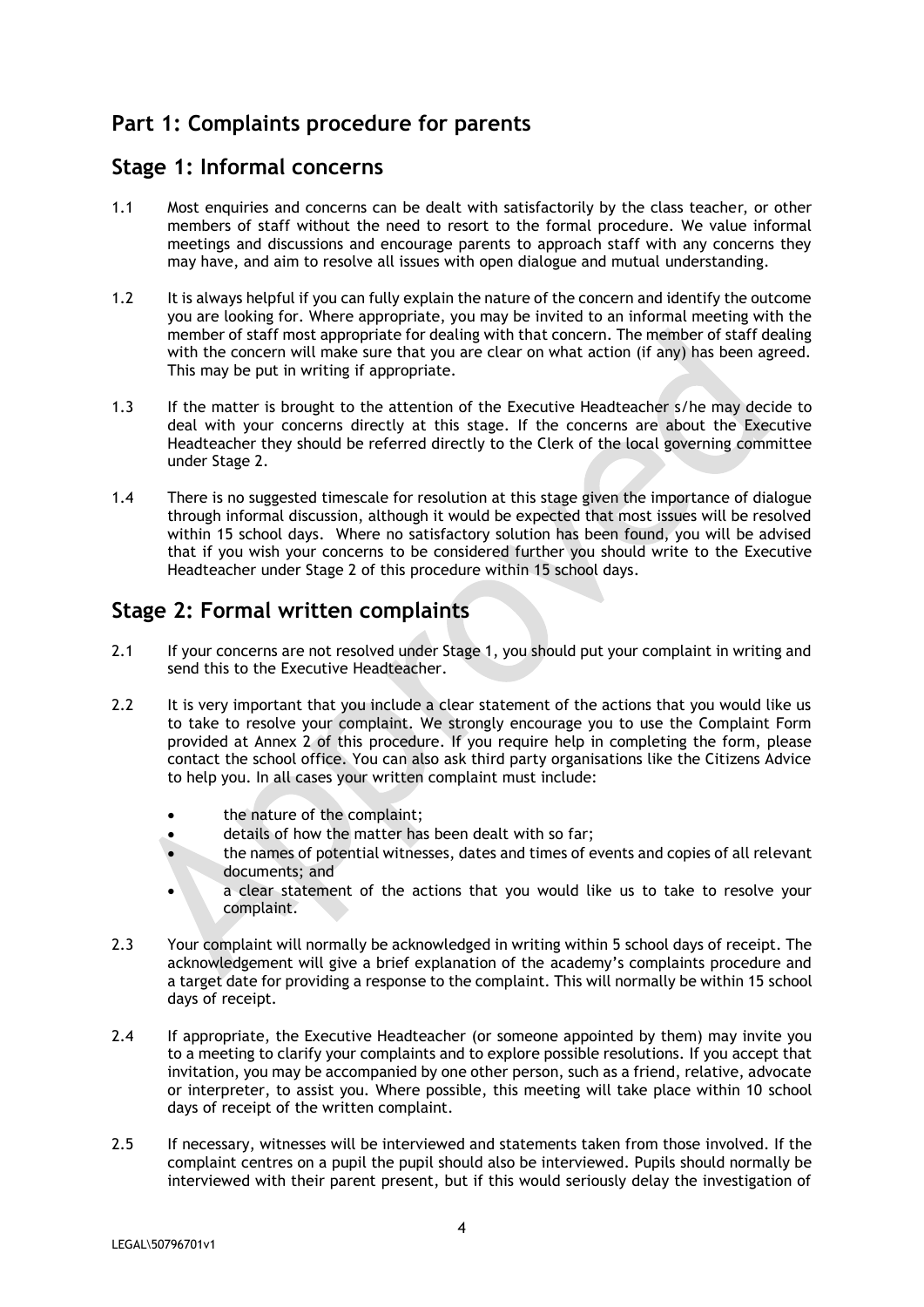a serious or urgent complaint or if the pupil has specifically said that s/he would prefer that their parents were not involved, another member of staff with whom the pupil feels comfortable should be present. If the matter includes a complaint relating to a member of staff, the member of staff must have the opportunity to respond to the complaint.

2.6 Once the relevant facts have been established as far as possible, you will be provided with a written response to the complaint, including an explanation of the decision and the reasons for it. This will include what action will be taken to resolve the complaint (if any). You will be advised that if you are dissatisfied with the outcome of the complaint, you may request that your complaint be heard by the Complaints Committee under Stage 3 of this procedure.

#### Q. What if the complaint is about the Executive Headteacher or the Executive Headteacher has already considered your complaint under Stage 1?

In these cases, your complaint should be sent to the Clerk of the local governing committee at the academy's address who will arrange for a governor to carry out the Stage 2 procedure.

#### Q. What if the complaint is about a member of the local governing committee?

Complaints about the Chair of Local Governing Committee, any individual governor or the whole governing body should be addressed to the Governance Manager (the Clerk to the Governing Committee) via the school office. Please mark them as Private and Confidential. The Clerk will arrange for another governor to investigate the concerns in accordance with Stage 2.

If the complaint is about the Clerk of the local governing committee or the local governing committee as a whole, you should send your complaint to the Clerk of the trustees c/o The Russett School, Middlehurst Avenue, Weaverham, Cheshire CW8 3BW who will then arrange for a trustee to carry out all procedure with regard to stage 2 and stage 3.

#### Q. What if the complaint is about the [Chief Executive Officer]?

If the complaint is about the [Chief Executive Officer] of the trust, or if they have been closely involved at Stage 1, your complaint should be sent to the Clerk of the [trustees] c/o [insert address] who will arrange for a [trustee] to carry out all the Stage 2 procedures.

#### Q. What if the complaint is about a trustee?

You should contact the Clerk of the trustees c/o The Russett School, Middlehurst Avenue, Weaverham, Cheshire CW8 3BW who will arrange for another trustee to investigate the concerns in accordance with Stage 2.

If the complaint is about the Clerk of the trustees, your complaint should be sent to the Chair of the trustees

If your complaint is about the trustee board as a whole, you should send your complaint to the Clerk of the trustees who will arrange for the matter to be independently investigated.

### **Stage 3: Referral to the Complaints Committee**

- 3.1 If you are dissatisfied with the decision under Stage 2, you may request that a Complaints Committee be convened to consider your complaint. The Complaints Committee will not review any new complaints at this stage or consider evidence unrelated to the initial complaint. New complaints must be dealt with from Stage 1 of the procedure.
- 3.2 To request a hearing before the Complaints Committee, you should write to the Clerk to the trustees ( c/o The Russett School, Middlehurst Avenue, Weaverham, Cheshire CW8 3BW)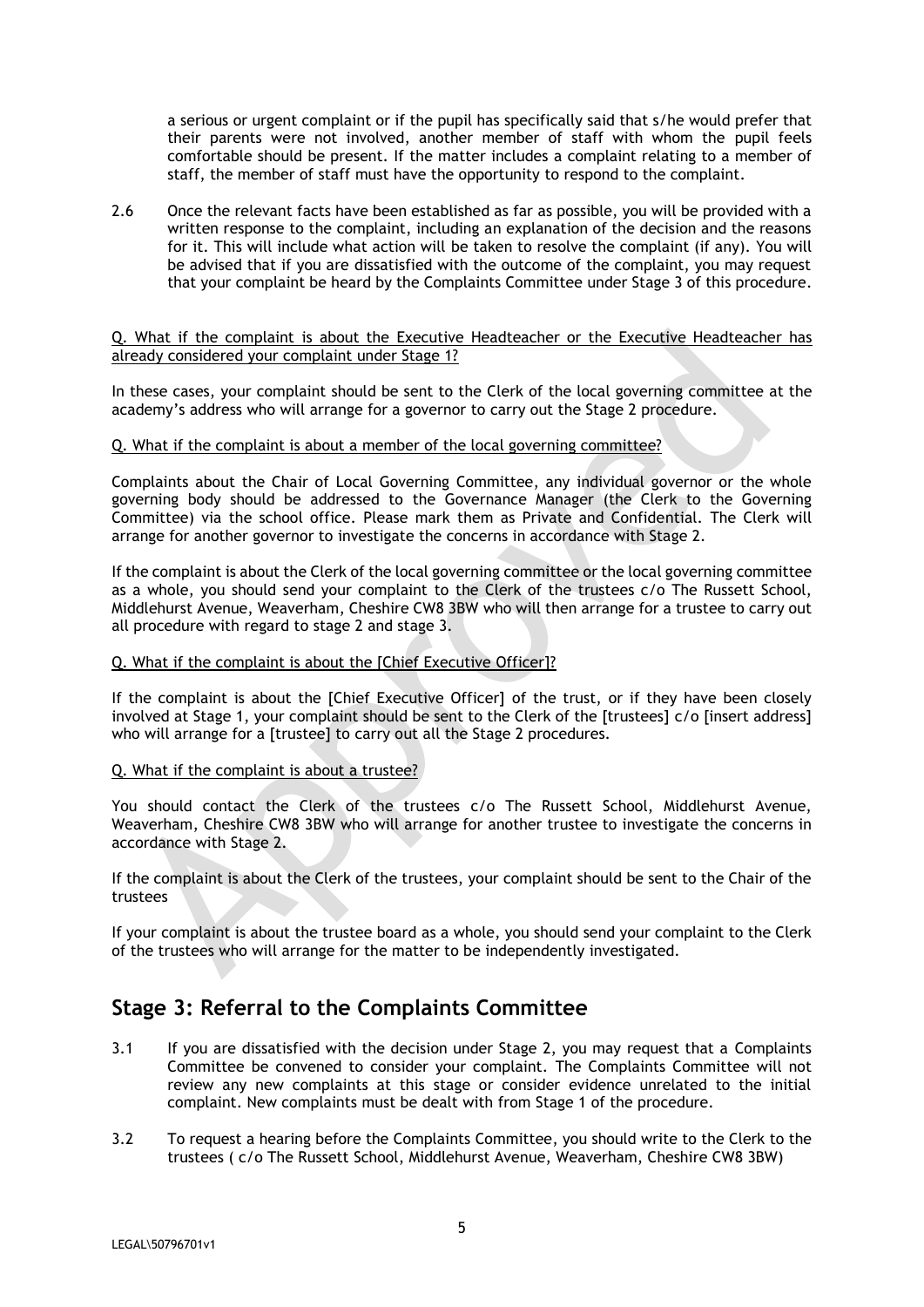within 15 school days of receiving notice of the outcome of Stage 2. Requests received outside of this time frame will only be considered if exceptional circumstances apply. You should ensure that you provide copies of all relevant documents and state all the grounds for your complaint and the outcome that you are looking for.

- 3.3 Your written request will be acknowledged within 5 school days of receipt.
- 3.4 The Clerk will arrange for a Complaints Committee to be convened, made up of at least three members, including:
	- members of a local governing body and/or trustees of the academy trust (as appropriate) with no prior involvement in the matter; and,
	- one person who is independent of the management and running of the academy trust.
- 3.5 The Clerk shall appoint one of these members to be the Chair of the Committee.
- 3.6 Every effort will be made to enable the hearing to take place within 20 school days of the receipt of your request. As soon as reasonably practicable and in any event at least 5 school days before the hearing, you will be sent written notification of the date, time and place of the hearing, together with brief details of the committee members who will be present. Fair consideration will be given to any bona fide objection to a particular member of the committee. You will also be informed of the name of the person who will be presenting the case on behalf of the academy (referred to in this policy as the 'academy representative'). This may be the person who is the subject of the complaint, the person who undertook the investigation at Stage 2 or another person with sufficient knowledge of the matter.
- 3.7 If, despite best efforts, it is not possible to find a mutually convenient date and time for a hearing within a reasonable timeframe, the Clerk may determine that the hearing proceeds on the basis of written submissions from both parties.
- 3.8 You have the right to be accompanied to the hearing by a friend, relative, advocate or interpreter. You should notify the Clerk in advance if you intend to bring anyone to the hearing.
- 3.9 A copy of the complaint and any other documents provided by you in support of your complaint, or by the academy representative in defence of the complaint, will be provided to the Complaints Committee as soon as practicable upon receipt. Copies of these documents shall also be provided to you or academy representative (as applicable) at least 3 school days before the hearing. The Complaints Committee reserves the right not to consider any documentation presented by either party less than 3 school days prior to the hearing. The Complaints Committee is under no obligation to hear oral evidence from witnesses but may do so and/or may take written statements into account. The committee will not normally accept recordings of conversations that were obtained covertly and without the informed consent of all parties being recorded.
- 3.10 The hearing will be conducted to ensure that each party has the opportunity to address the Complaints Committee. The procedure to be followed during the hearing will be explained to the parties by letter in advance of the hearing. The Clerk will ensure that sufficient notes are taken to record an accurate reflection of the points considered and any decisions taken or actions agreed. Electronic recordings of the hearing will not normally be permitted and, in any event, would require the consent of all those present.
- 3.11 Unless otherwise stated, the procedure for the Stage 3 hearing is as follows:
	- the parent and academy representative will enter the hearing together;
	- the Chair of the Committee will introduce the committee members and outline the process;
	- the parent will explain the complaint;
	- the academy representative and committee members will question the parent;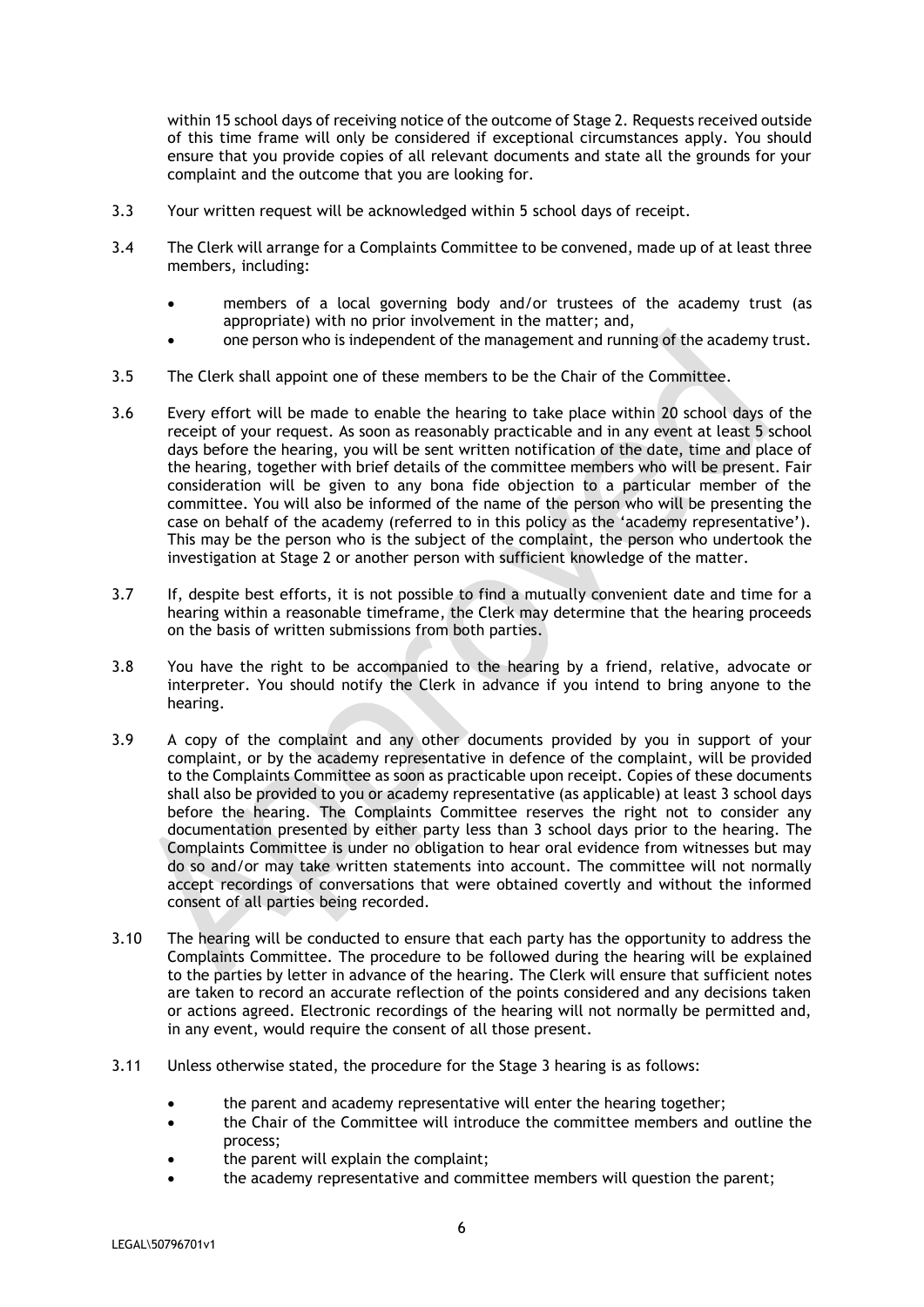- the academy representative will explain the academy/trust's actions;
- the parent and the committee members will question the academy representative;
- the parent will sum up their complaint;
- the academy representative will sum up the academy/trust's actions;
- the Chair of the Committee will explain that both parties will hear from the committee within 5 school days;
- both parties will leave together while the committee decides;
- the Clerk will stay to assist the committee with its decision making.

The Clerk and or Complaints Committee reserves the right to modify the above procedure at their sole discretion, for example requiring the parent and the academy representative to present their complaint/actions separately to the Complaints Committee in the absence of the other party.

- 3.12 After the hearing, the Complaints Committee will consider their decision and inform you and, where relevant, the person complained about of their decision in writing within 5 school days. The letter will set out the decision of the committee together with the reasons underpinning that decision. The committee can (by a majority if necessary):
	- dismiss the complaint in whole or in part;
	- uphold the complaint in whole or in part;
	- decide on the appropriate action to be taken to resolve the complaint;
	- recommend changes to the academy or trust systems or procedures to ensure that problems of a similar nature do not happen again.

## **Stage 4: Referral of complaint to Education and Skills Funding Agency (ESFA)**

- 4.1 If you are dissatisfied with the decision of the Complaints Committee, you are entitled to refer your complaint to the Education and Skills Funding Agency (ESFA). The ESFA will only investigate whether the complaint was handled properly and in accordance with education legislation and any statutory policies connected with the complaint.
- 4.2 At the time of writing this procedure, the ESFA procedure and the ESFA academy complaints form are available at:

<https://www.gov.uk/complain-about-school/state-schools>

Or you can write to the ESFA at the following address:

**Academy Complaints and Customer Insight Unit Education and Skills Funding Agency Cheylesmore House 5 Quinton Road Coventry CV1 2WT**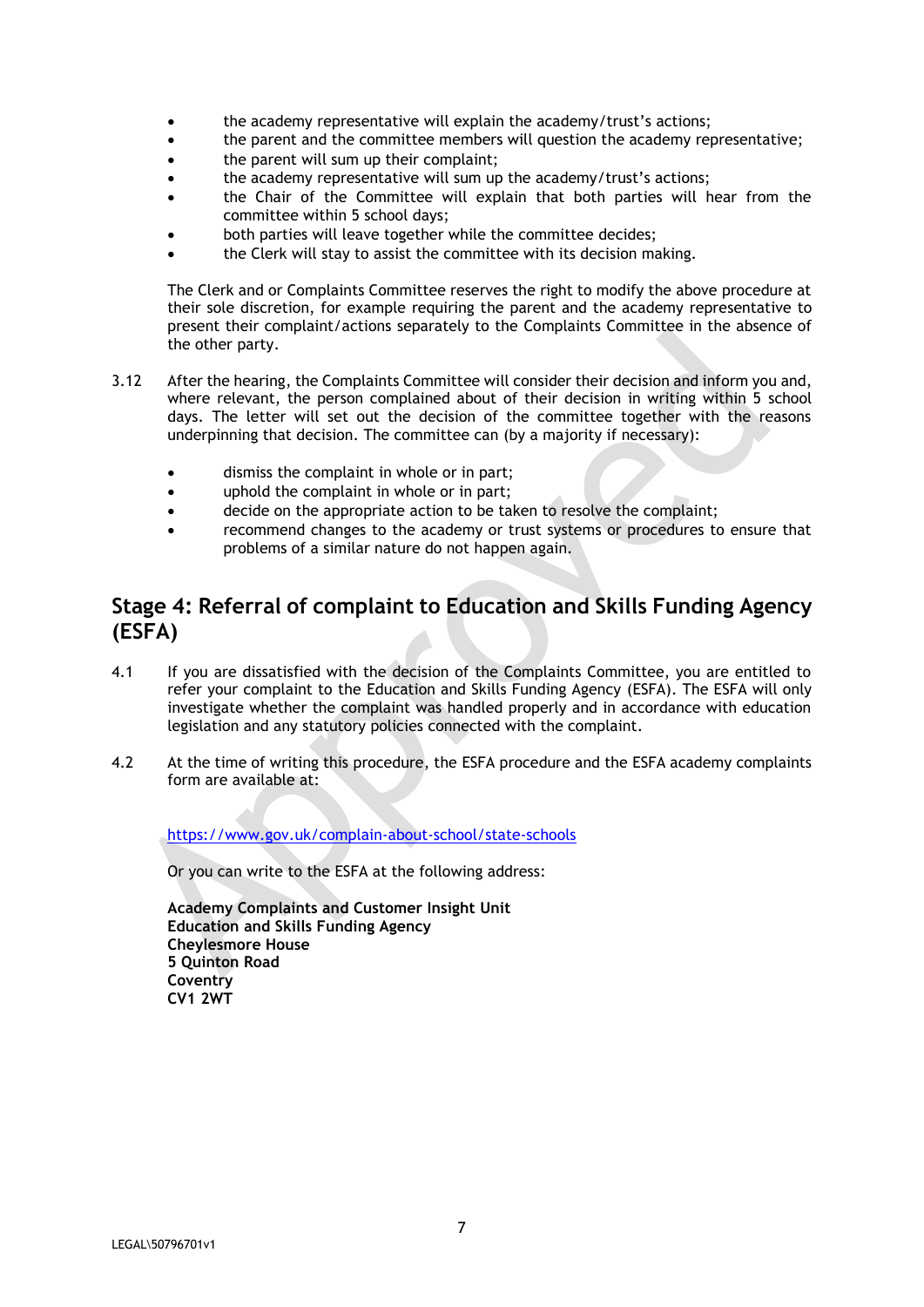# **Part 2: Concerns or complaints from other persons**

Part 1 of this complaints policy applies only to complaints made by parents or carers of current registered pupils of academies within the trust. However, the trust wishes to work closely with other members of the local community and will deal with their concerns and complaints as follows:

- 1 **Stage 1** a concern regarding an academy or its operations may be made to any member of staff. That member of staff will attempt to resolve the matter immediately or may, if appropriate, refer the matter to their line manager or member of the senior leadership team (SLT) who is best placed to deal with the concern. It is expected that most concerns will be responded to orally or in writing within 5 school days. If a longer period is required, you will be kept informed of the progress of the investigation.
- 2 **Stage 2** where a concern is not resolved at stage 1, or you wish your concerns to be dealt with immediately as a formal complaint, you should put your complaint in writing and send this to the Executive Headteacher of the relevant academy to investigate. The Executive Headteacher may delegate the task of investigation and/or responding to the complaint to a member of SLT or may escalate the **complaint** straight to stage 3. A formal response to the complaint will usually be provided within 10 school days of receipt of the letter of complaint although if a longer period is required to respond, you will be kept updated.
- 3 **Stage 3** if you are not satisfied with the response at stage 2, you may request a review by writing to the Clerk of the local governing committee of the academy. You should write to the Clerk within 10 school days of receipt of the letter at stage 2. Requests received outside of this time frame will only be considered if **exceptional** circumstances apply. The Clerk will arrange for a governor to consider the complaint alone or may convene a complaints committee on the same terms as set out in Part 1 of this complaints policy. The decision at this stage will usually be sent to you within 20 school days of receipt of the request for a review. The decision at stage 3 exhausts the academy's complaints procedure.

Concerns or complaints regarding the Executive Headteacher or the trust as a whole should be referred direct to the Clerk of the trustees c/o The Russett School, Middlehurst Avenue, Weaverham, Cheshire CW8 3BW who will arrange for the stages above to be considered by an appropriate person.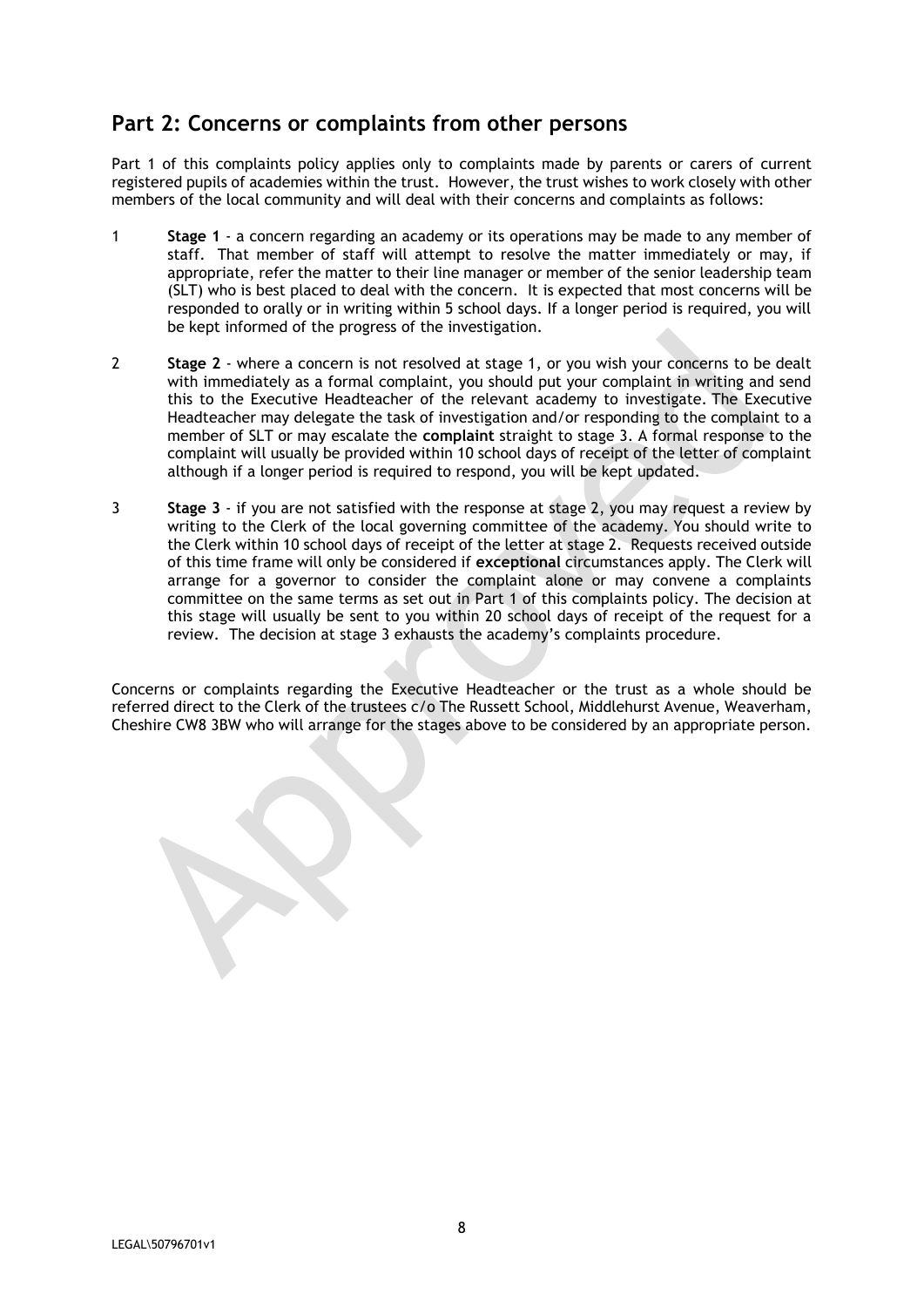### **Part 3: Unreasonably persistent complainants and unreasonable complainant behaviour**

There are rare circumstances where we will deviate from the Complaints Procedure set out in Parts 1 and 2. These include, but are not necessarily limited to:

- where the complainant's behaviour or language towards staff, members of the local governing committee or trustees is abusive, offensive, discriminatory or threatening;
- where the complaint's behaviour is hindering our consideration of complaints and/or the proper running of the academy because of the frequency or nature of the complainant's contact, such as, if the complainant:
	- refuses to articulate their complaint or specify the grounds of a complaint or the outcomes sought by raising the complaint, despite offers of assistance
	- refuses to co-operate with the complaints investigation process
	- refuses to accept that certain issues are not within the scope of the complaints procedure
	- insists on the complaint being dealt with in ways which are incompatible with the complaints procedure or with good practice
	- introduces trivial or irrelevant information which they expect to be taken into account and commented on
	- raises large numbers of detailed but unimportant questions, and insists they are fully answered, often immediately and to their own timescales
	- makes unjustified complaints about staff who are trying to deal with the issues, and seeks to have them replaced
	- changes the basis of the complaint as the investigation proceeds
	- seeks an unrealistic outcome, such as the inappropriate dismissal of staff
	- makes excessive demands on school time by frequent, lengthy and complicated contact with staff regarding the complaint in person, in writing, by email and by telephone while the complaint is being dealt with
	- knowingly provides falsified information
	- publishes unacceptable information on social media or other public forums
- where the complainant's complaint is clearly frivolous, vexatious and/or has patently insufficient grounds. The Office of the Independent Adjudicator defines the characteristics of a 'frivolous' or 'vexatious' complaint as:
	- complaints which are obsessive, persistent, harassing, prolific, repetitious
	- insistence upon pursuing unmeritorious complaints and/or unrealistic outcomes beyond all reason
	- insistence upon pursuing meritorious complaints in an unreasonable manner
	- complaints which are designed to cause disruption or annoyance
	- demands for redress that lack any serious purpose or value
- where the complainant's complaint is the same, similar to or based on the same facts of a complaint which has already been considered in full.

In these circumstances, we may:

- inform the complainant that their behaviour is unacceptable or unreasonably persistent and ask them to change it;
- restrict the complainant's access to the academy e.g. requesting contact in a particular form (for example, letters only), requiring contact to take place with a named person only, restricting telephone calls to specified days and times or banning the complainant from the academy's premises. Any such arrangements will be reviewed after six months;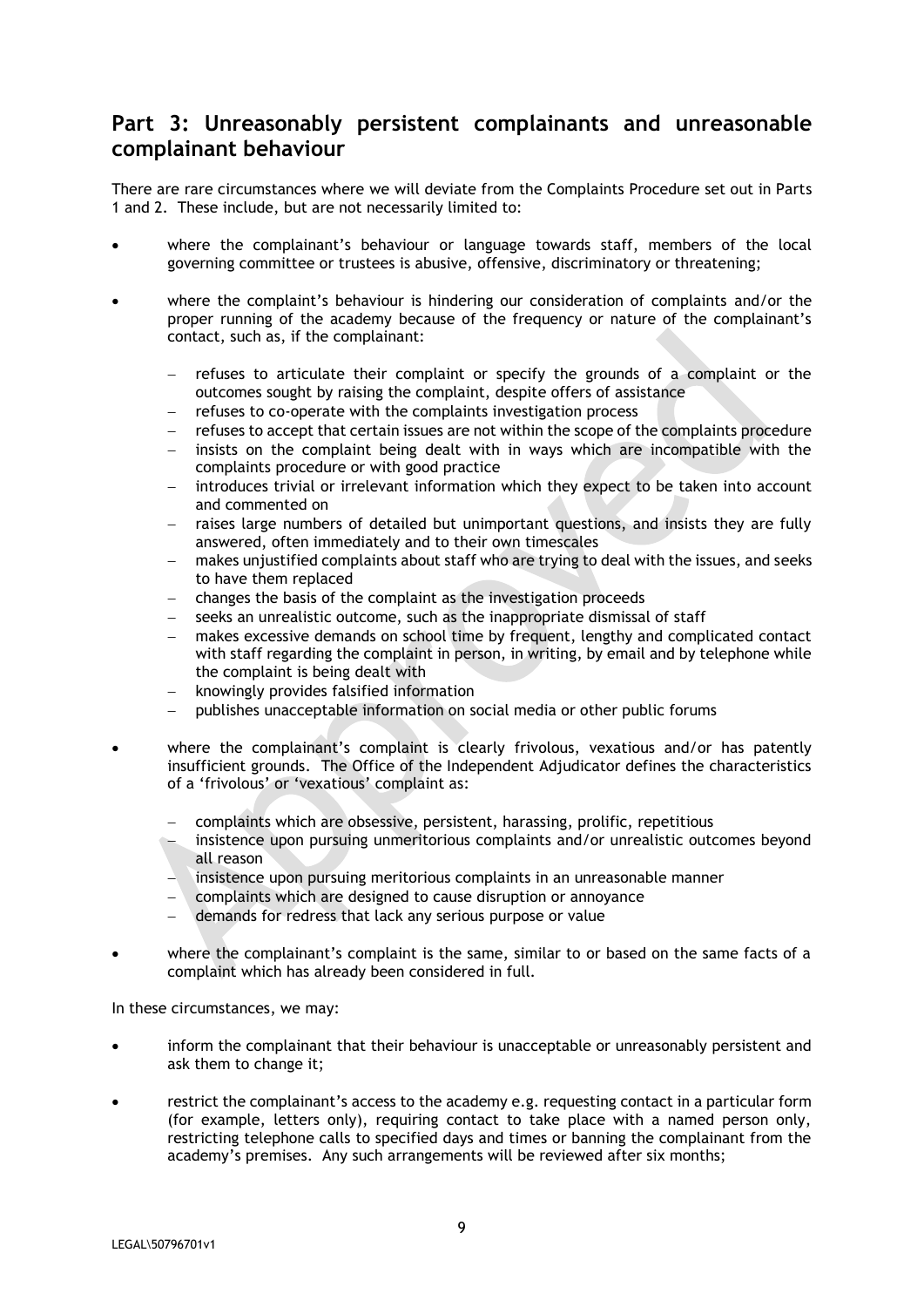- conduct the Complaints Committee on the papers only i.e. not hold a hearing;
- refuse to consider the complaint and, where Part 1 of this procedure applies, refer the complainant directly to Stage 4.

In all cases we will write to tell the complainant why we believe his or her behaviour is unacceptable or unreasonably persistent, what action we are taking and the duration of that action.

We may take the decision not to respond to any further correspondence where:

- we have taken every reasonable step to address the complainant's concerns
- the complainant has been given a clear statement of our position and their options and
- the complainant contacts us repeatedly, making substantially the same points each time

The case for ceasing further correspondence is stronger where:

- letters, emails, or telephone calls are often or always abusive or aggressive or make insulting personal comments about or threats towards staff
- we have reason to believe the complainant is contacting us with the intention of causing disruption or inconvenience

Where the behaviour is so extreme that it threatens the immediate safety and welfare of staff, members of the local governing committee or trustees, we will consider other options, for example reporting the matter to the police or taking legal action. In such cases, we may not give the complainant prior warning of that action.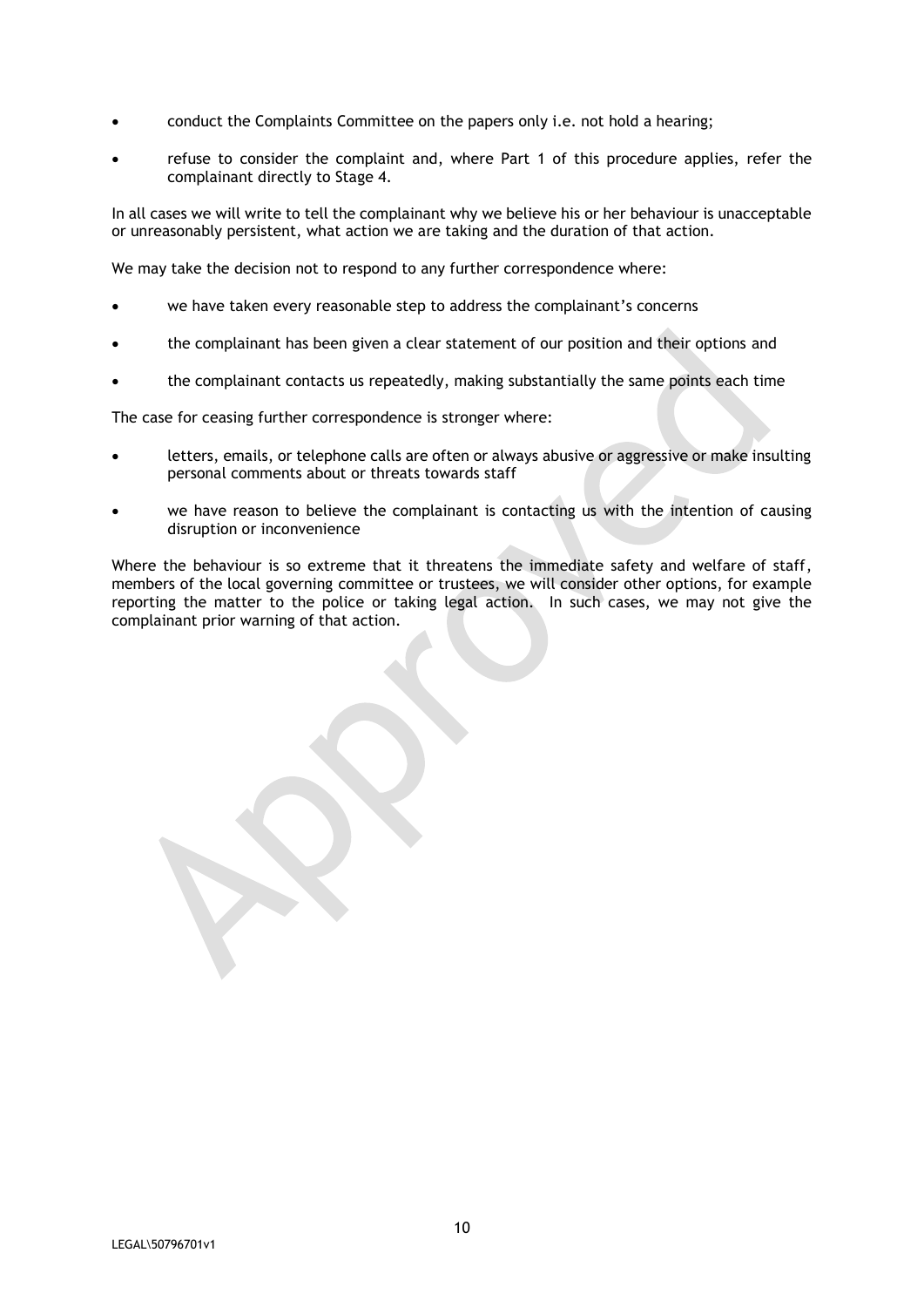# **Part 4: Complaint campaigns**

For the purposes of this policy, a complaint campaign is defined as a complaint from three or more separate individuals (whether or not connected with an academy or the trust) which are all based on the same subject.

Depending on the subject in question, we may deviate from the procedure set out in this policy and instead:

- send a template response to all complainants and/or
- publish a single response on the academy/trust's website (as applicable)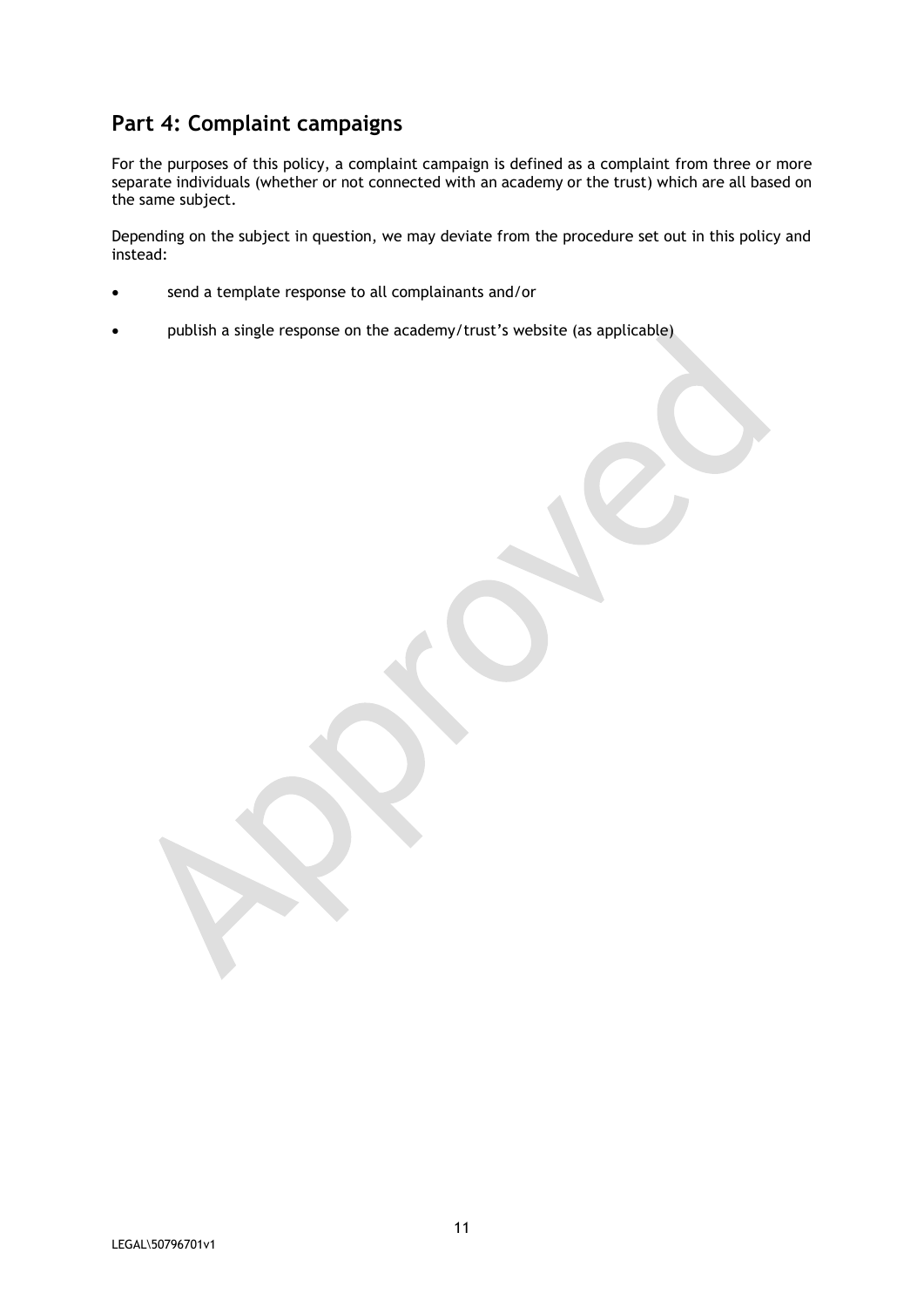#### **Annex 1**

#### **Matters excluded from scope of this polic**y

| <b>Excluded Matters</b>                   | Signposting                                                                                                                |
|-------------------------------------------|----------------------------------------------------------------------------------------------------------------------------|
| Admissions                                | The process for challenging admissions decisions is set out in                                                             |
|                                           | our admissions policy in accordance with relevant statutory                                                                |
|                                           | guidance.                                                                                                                  |
| Child protection matters                  | Complaints about child protection matters are handled under                                                                |
|                                           | our child protection and safeguarding policy and in accordance                                                             |
|                                           | with relevant statutory guidance. If you have serious concerns,                                                            |
|                                           | you may wish to contact the local authority designated officer                                                             |
|                                           | (LADO) who has local responsibility for safeguarding or the                                                                |
|                                           | Multi-Agency Safeguarding Hub (MASH).                                                                                      |
| Exclusions                                | The process for challenging exclusions decisions is set out in                                                             |
|                                           | the DfE's statutory guidance and information can be found at                                                               |
|                                           | https://www.gov.uk/school-discipline-exclusions/exclusions                                                                 |
| National Curriculum content               | Please<br>contact<br>Department<br>the<br><b>Education</b><br>for<br>at                                                    |
|                                           | www.education.gov.uk/contactus                                                                                             |
| School re-organisation proposals          | Where concerns are not adequately addressed by the trust,                                                                  |
|                                           | complaints can be raised direct with the Department for<br>Education.                                                      |
| Complaints about services provided by     | Providers should have their own complaints procedure to deal                                                               |
| other providers who may use school        | with complaints about service. Please contact them direct.                                                                 |
| premises or facilities                    |                                                                                                                            |
| Staff grievances                          | Complaints from staff will be dealt with under the school's                                                                |
|                                           | internal grievance procedures.                                                                                             |
| Staff conduct                             | Certain complaints about staff may need to be dealt with                                                                   |
|                                           | under the school's internal disciplinary procedures, if                                                                    |
|                                           | appropriate.                                                                                                               |
|                                           | Complainants will not be informed of any disciplinary action                                                               |
|                                           | taken against a staff member as a result of a complaint.                                                                   |
|                                           | However, the complainant will be notified that the matter is                                                               |
|                                           | being addressed.                                                                                                           |
| of<br>Special<br>Statutory<br>assessments | Concerns about statutory assessments of special educational                                                                |
| <b>Educational Needs (SEN)</b>            | needs should be raised direct with the local authority.                                                                    |
| Whistleblowing                            | We have an internal whistleblowing procedure for all our                                                                   |
|                                           | employees, including temporary staff and contractors. The<br>Secretary of State for Education is the prescribed person for |
|                                           | whistleblowers in education who do not want to raise matters                                                               |
|                                           | direct with their employer. Referrals can be made at:                                                                      |
|                                           | www.education.gov.uk/contactus.                                                                                            |
|                                           | Volunteer staff who have concerns should complain through                                                                  |
|                                           | the school's complaints procedure. You may also be able to                                                                 |
|                                           | complain direct to the Department for Education (see link                                                                  |
|                                           | above), depending on the substance of the complaint                                                                        |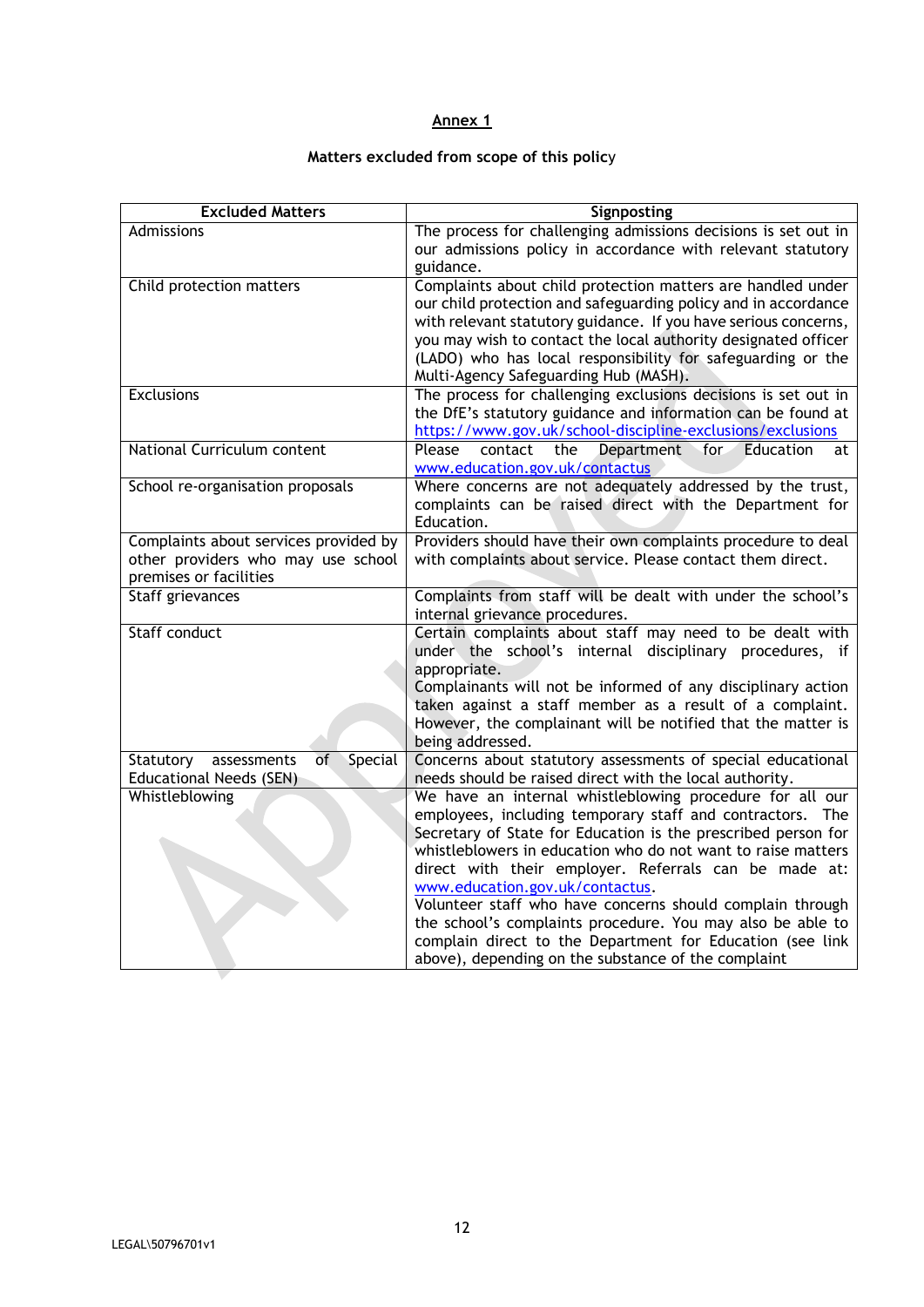#### **Annex 2**

#### **Complaints Form**

| Your name:                                                                                                                                                                                                                                                                  |  |
|-----------------------------------------------------------------------------------------------------------------------------------------------------------------------------------------------------------------------------------------------------------------------------|--|
| Pupil's name:                                                                                                                                                                                                                                                               |  |
| Your relationship to pupil:                                                                                                                                                                                                                                                 |  |
| Your address and postcode:                                                                                                                                                                                                                                                  |  |
| Your daytime telephone number:                                                                                                                                                                                                                                              |  |
| Your evening telephone number:                                                                                                                                                                                                                                              |  |
| Your email address:                                                                                                                                                                                                                                                         |  |
| Your complaint is: (if you have more than one complaint, please number these)<br>What action have you already taken to try and resolve your complaint(s)?<br>(Who did you speak to and what was the response?)<br>What would you like as an outcome from your complaint(s)? |  |
|                                                                                                                                                                                                                                                                             |  |
|                                                                                                                                                                                                                                                                             |  |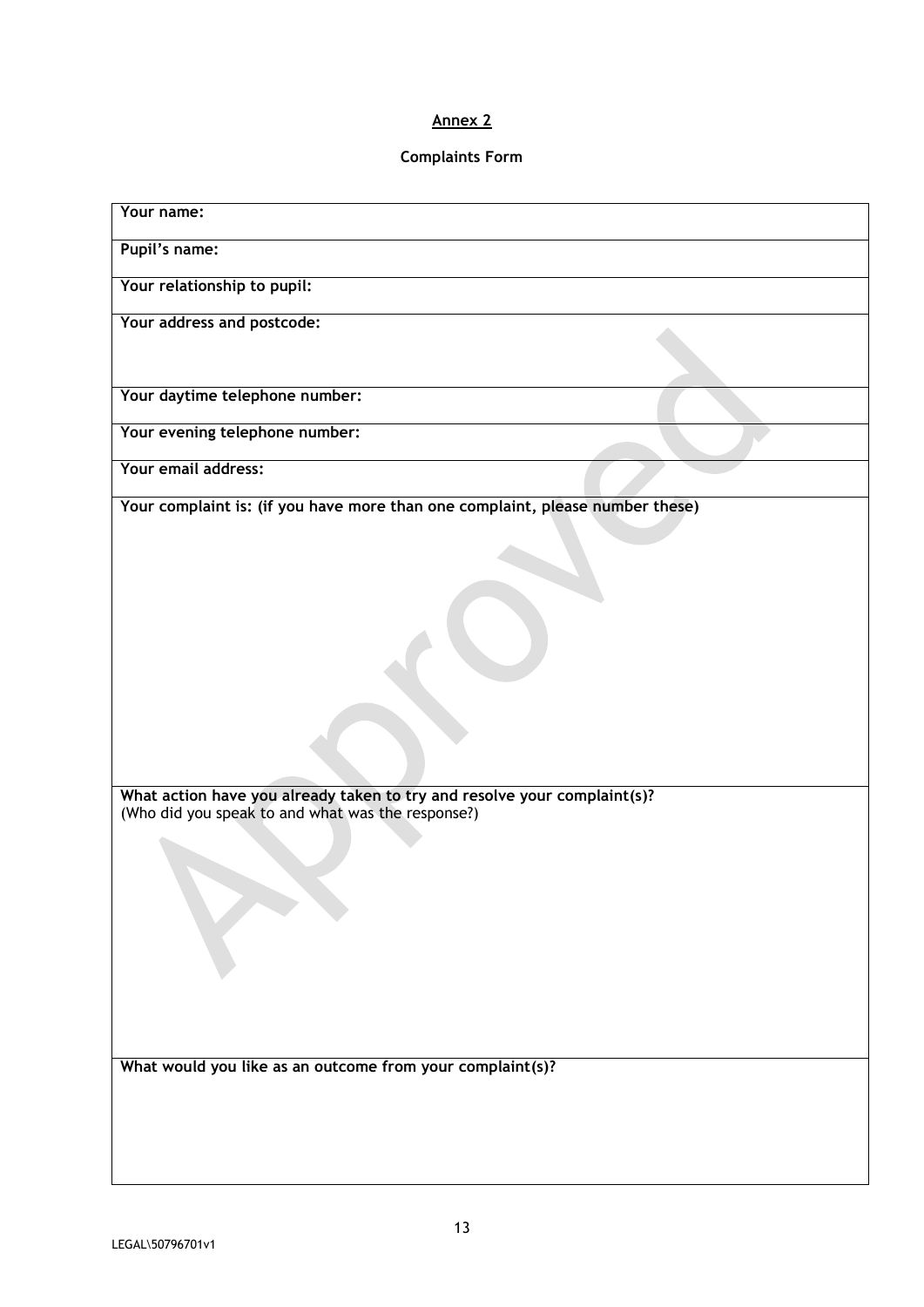| Are you attaching any paperwork? If so, give details here: |  |
|------------------------------------------------------------|--|
|                                                            |  |
|                                                            |  |
|                                                            |  |
|                                                            |  |
|                                                            |  |

**Your signature……………………………………………………… Date …………………**

**All functions of the complaints procedure must adhere to the requirements of the Data Protection Act 2018 and the Freedom of Information Act 2000.**

**Please complete and return to the academy office in a sealed envelope addressed to the Executive Headteacher, Clerk of the local governing committee or Clerk to trustees (as appropriate).**

*Office use*

**Date received …………………………………………………………**

**Date acknowledgement sent …………………………………………**

**Responsible member of staff ………………………………………………………..**